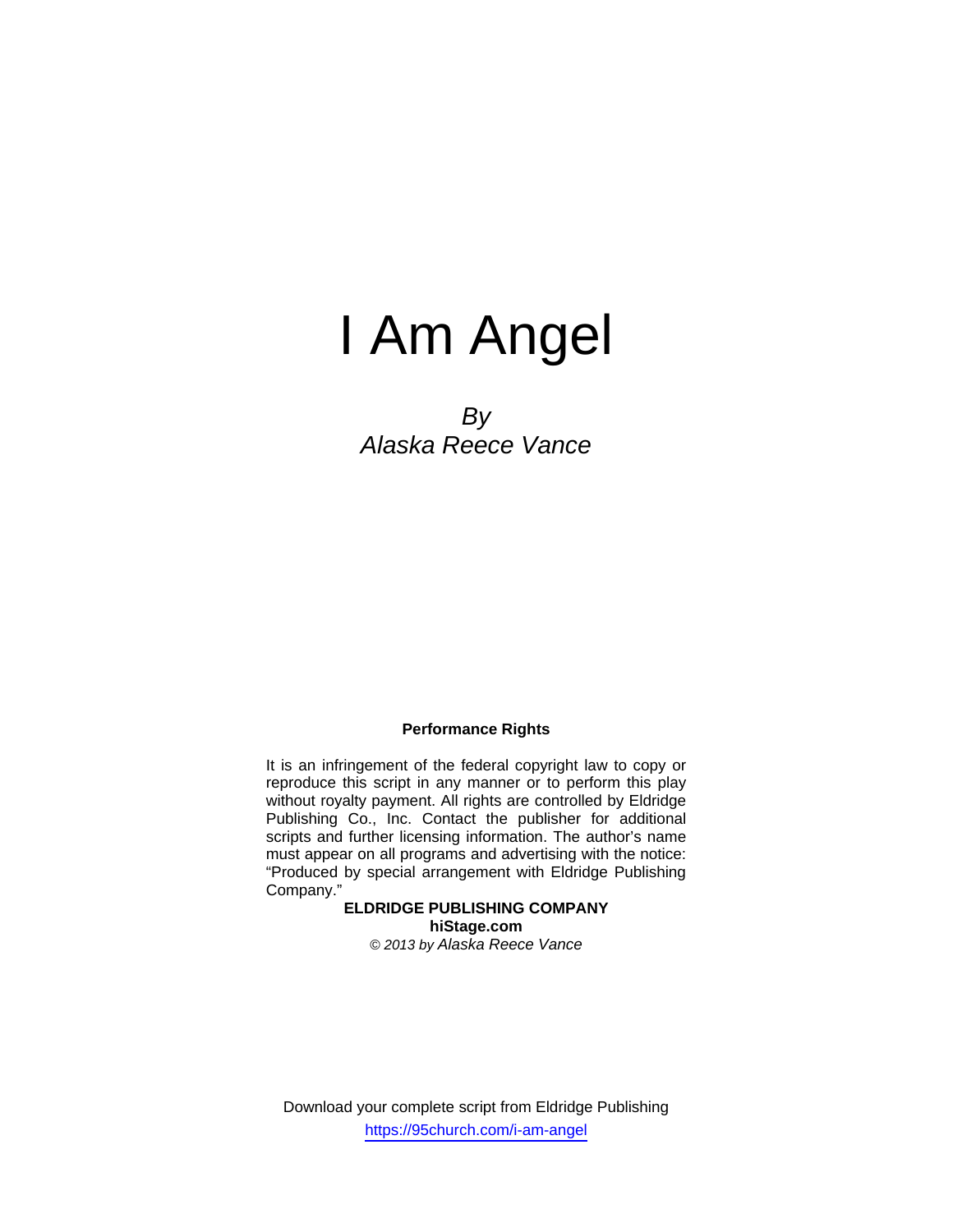*I Am Angel - 2 -* 

## **Dedication**

To Cousin Isabel and the Drifting Theatre gang.

# **STORY OF THE PLAY**

When Angel was a child, she knew she had wings. She knew she could fly. After telling everyone and enduring mockery, she left her wings on the ground in exchange for fitting in. Now she is in high school, and when she sees her friend Hunter being teased for sharing honest feelings, Angel is torn. Standing up for Hunter now means no longer fitting in, giving up her new possible boyfriend Isaac and alienating the few friends she has. But Angel gains one of the most important insights of all — that she is already loved just for being herself. An Angel Chorus uses rhythm and movement to create a unique theater experience. Flexible cast of 11 to 26+ allowing for doubling or expanding. Runs approximately 40 minutes.

## **PREMIERE PERFORMANCE**

Produced by The Drifting Theatre In partnership with Kingsport Theatre Guild. Kingsport Renaissance Center, Kingsport TN. June 23rd – 25th, 2011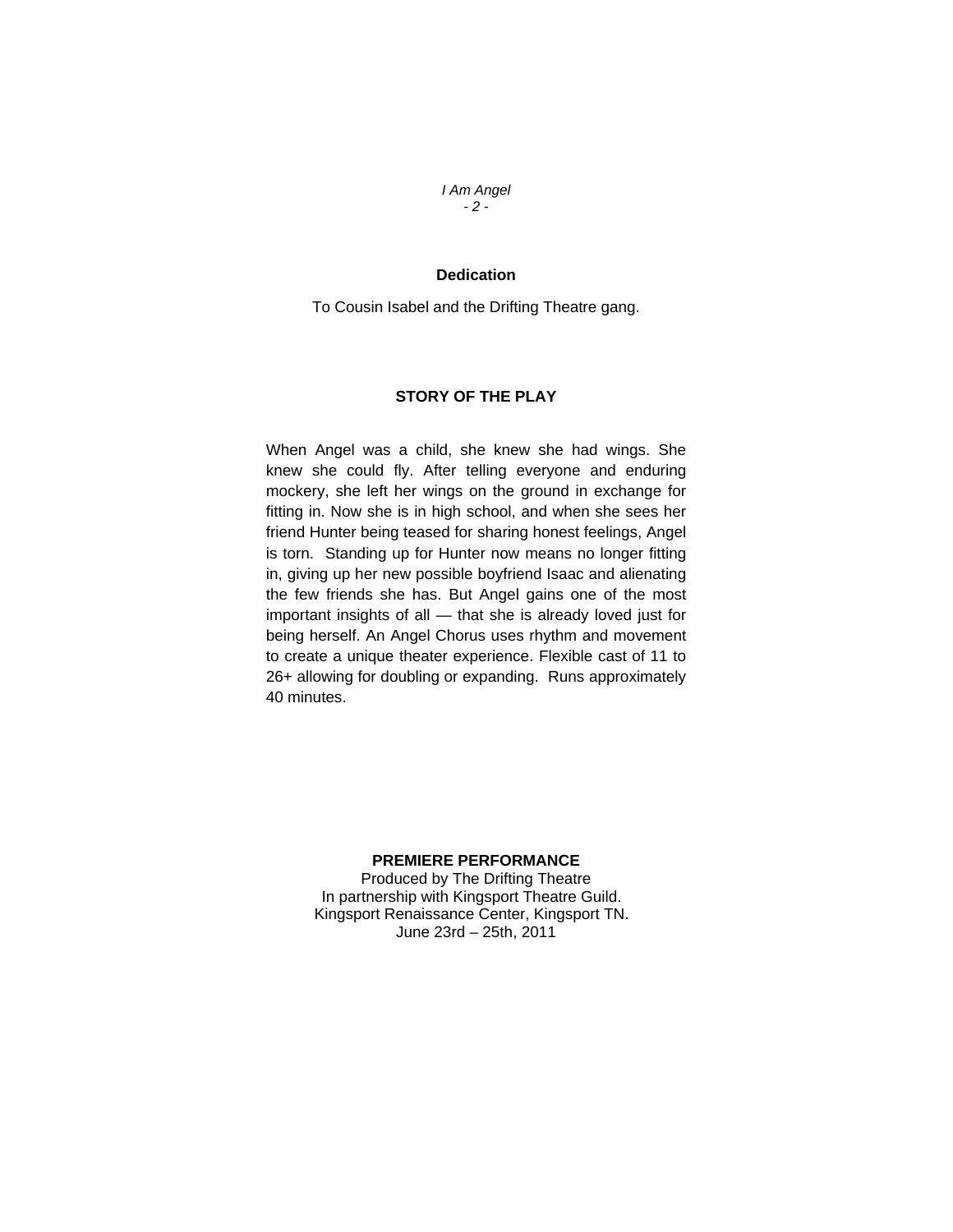*I Am Angel - 3 -* 

# **CAST OF CHARACTERS**

*(3 m, 8 w, 16+ flexible or with doubling 3 m, 6 w, 2 flexible)* 

ANGEL MOTHER MS. HAMPTON-BRIDGES NURSE WHITE ANGEL CHORUS 1: A part of Angel with big dreams, hopes and a lot of confidence ANGEL CHORUS 2: A part of Angel that is open and welcoming, with no fear of rejection ANGEL CHORUS 3: A part of Angel that is fearless, strong, and ready to take risks ANGEL CHORUS 4: A crazy part of Angel that is filled with love for all and revels in beauty ANGEL CHORUS 5: The princess inside of Angel ANGEL CHORUS 6: A sensitive part of Angel that longs to fly ANGEL CHORUS 7: A part of Angel that longs for the past ANGEL CHORUS 8: Angel's private thoughts ANGEL CHORUS 9: Angel's private thoughts ANGEL CHORUS 10: Angel's private thoughts YOUNG ANGEL: A younger version of Angel **DARCY** YOUNG CLASSMATE 1 YOUNG CLASSMATE 2 YOUNG CLASSMATE 3 **NATE** LAURA SAM HUNTER ISAAC TEEN 1 TEEN 2 TEEN 3

*\* The "Angel Chorus" lines can be further divided to allow for more speaking roles.*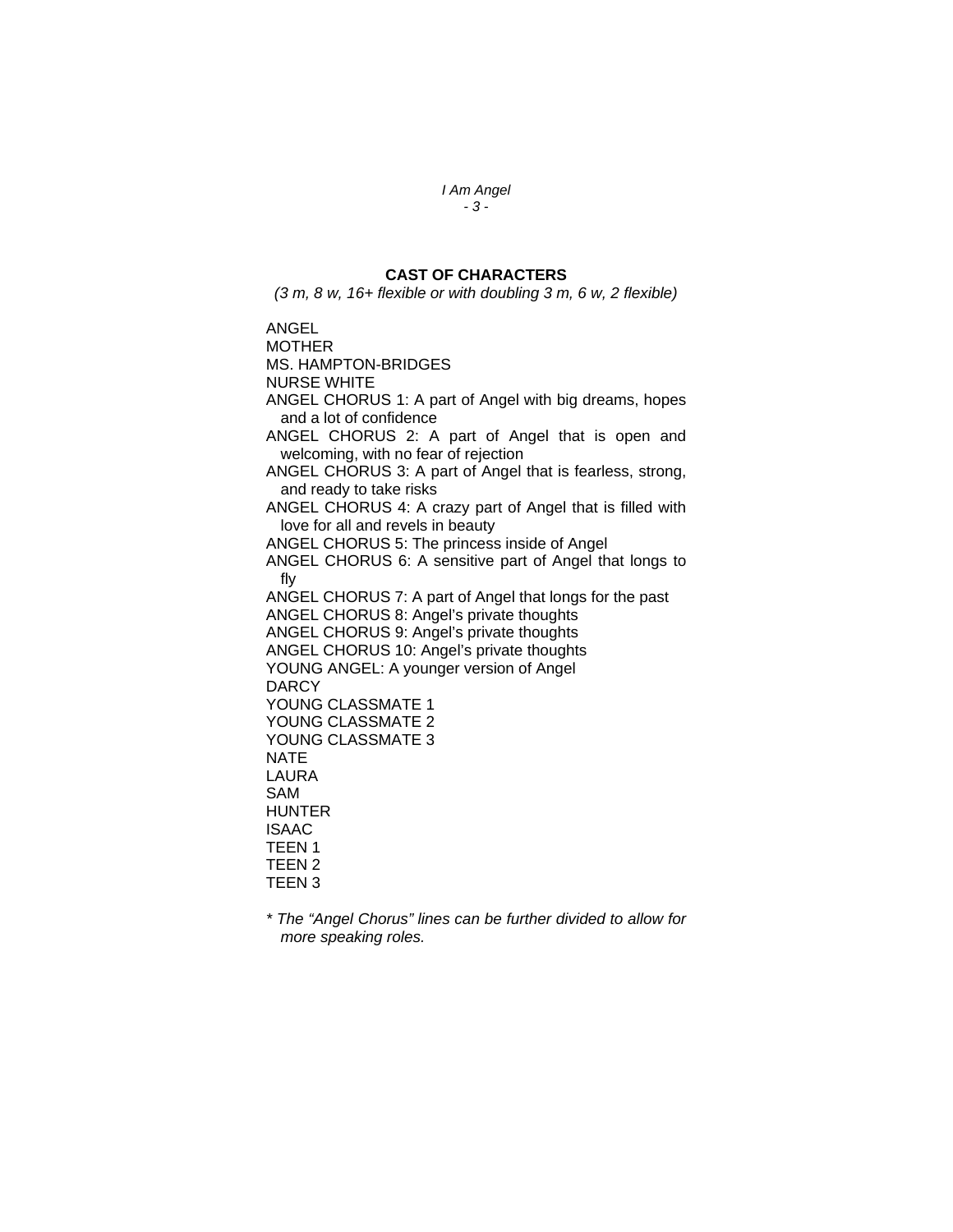#### *I Am Angel - 4 -*

# **SYNOPSIS OF SCENES**

Scene 1: "Angel" Scene 2: "When I Could Fly" Scene 3: "Advice" Scene 4: "Choices?" Scene 5: "Creepy Angel" Scene 6: "War" Scene 7: "Party Time" Scene 8: "The Dragon" Scene 9: "The Garden" Scene 10: "A Poet" Scene 11: "Me"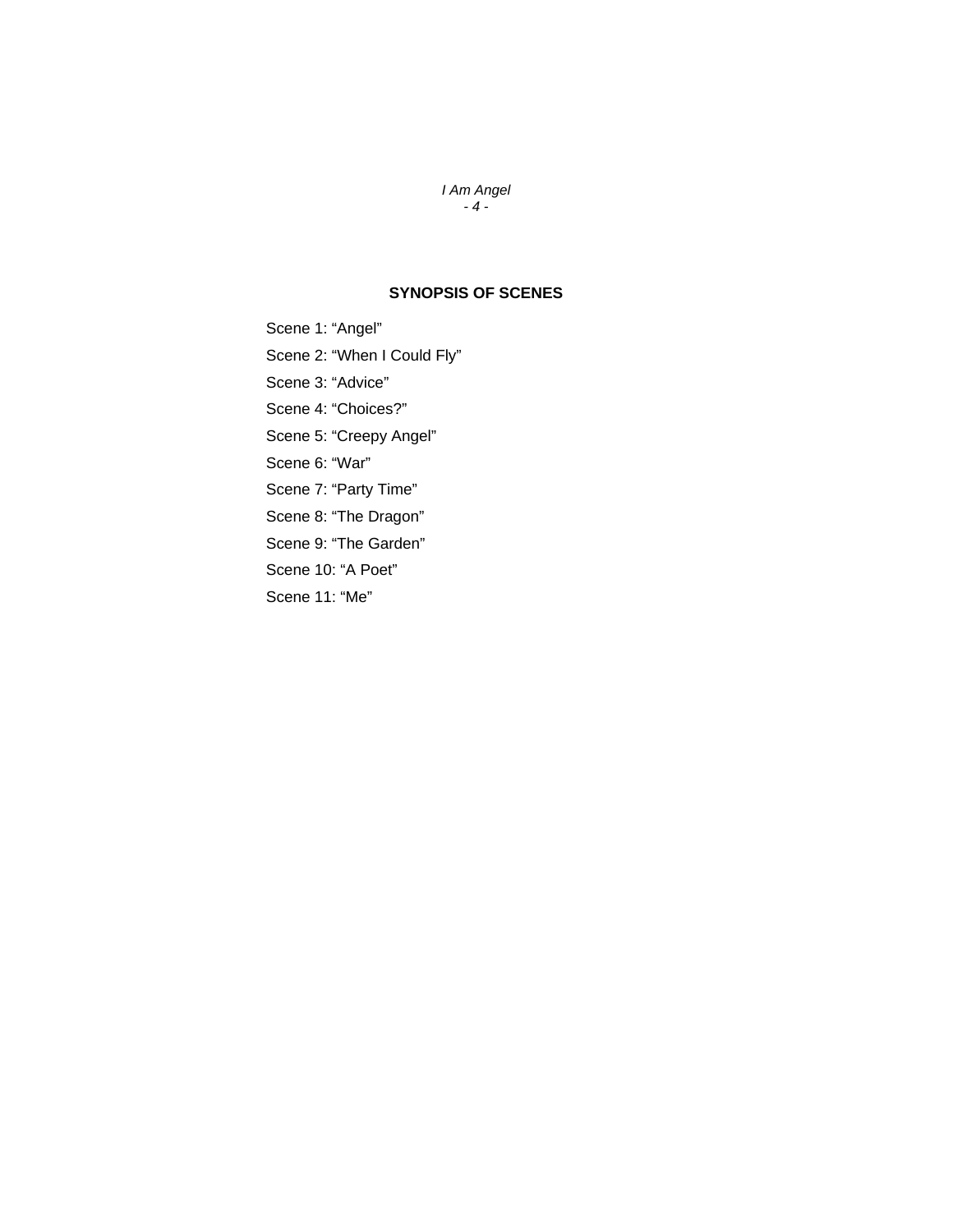### *I Am Angel - 5 -*

## **Scene 1: "Angel"**

*(AT RISE: Drumming offstage grows louder and louder. The source of the drumming, the ANGEL CHORUS, enters, moving and pounding in unison. The noise grows until it is nearly too much to bear, then at once it stops and all is silent. ANGEL steps out from the ANGEL CHORUS.)* 

**ANGEL:** My name is Angel.

**ANGEL CHORUS:** My name is Angel.

**ANGEL:** I'm an average, ordinary teenage girl.

**AC1:** I am Angel.

**AC2:** I am Angel.

**AC3, 4 and 5:** I am Angel.

**ANGEL:** My name is Angel. I'm just me. I don't really have any talents to speak of. I'm not one of the pretty girls, or the ugly girls, or the in-crowd. I'm just me. Average. Angel.

**AC 1:** I am Angel. I live in the sky. I fly on the wind. I am free. I am graceful. I have wings.

**ANGEL:** I go to school. I keep my head down most of the time. Stay under the radar.

**AC 6:** I fly above everyone. They wish I would land. They beg me to land, to keep my feet on the ground—

**ANGEL:** Head down—

**AC 1:** But my eyes are pointed skyward. A breath of wind lifts me up, up, up…

**AC 6 and 1:** Up to the heavens.

**ANGEL:** Average—

**AC 1:** I have wings.

**ANGEL:** Not to say I don't have friends. I have my little group. I like to keep it that way. A few people I can trust, you know?

**AC 2:** I open my arms to the world.

**ANGEL:** I'm not one of those people they make movies about, not popular or cool or…I don't know…at the center of anything.

**AC 1:** Up.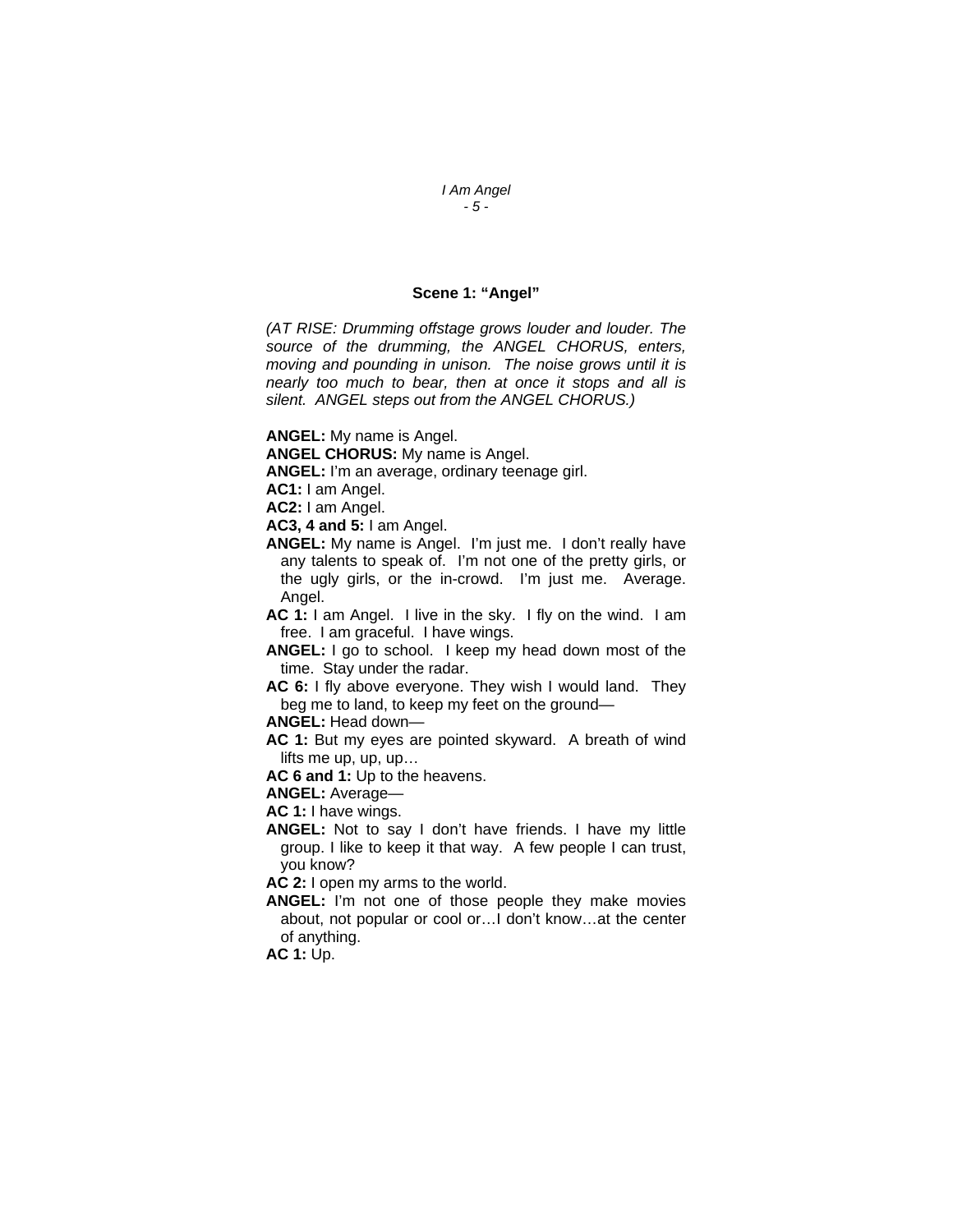*I Am Angel - 6 -* 

**ANGEL:** I'm open to finding new friends—

**AC 2:** Welcome world.

**ANGEL:** It's just…it's hard to make real connections, find people who actually care about you, you know what I mean? It was horrible in middle school. I guess that kind of scared me.

**AC 4:** Open.

**AC 2:** Welcome.

**ANGEL:** And the fact that I found a few people that accept me, tolerate me…

**AC 3:** I'm not scared.

**ANGEL:** Well, I don't want to lose the friends I've got.

**AC 3:** Risks don't scare me. I eat risks. I love the taste of them.

**AC 2:** Come in, world.

**ANGEL:** It's good to have a place to…fit in…a niche. To know someone has my back.

**AC 3:** I can stand alone. I'm strong.

**AC 2 and 3:** I open my arms to the world.

**AC 4:** If you're hurting, come. If you're lonely, come.

**ANGEL:** I'm…Angel. Just Angel.

**AC 5 and 6:** I am Angel. Welcome world.

**ANGEL and AC 1:** I am Angel.

## **Scene 2: "When I Could Fly"**

*(The action continues without interruption.)* 

**ANGEL:** I haven't always been this way. This…planted in the ground. **AC 7:** When I was a small child I could fly. **AC 1:** Fly.

**AC 7:** I could float on the wind.

*(SOME ANGEL CHORUS MEMBERS become a largerthan-life winged creature.)*